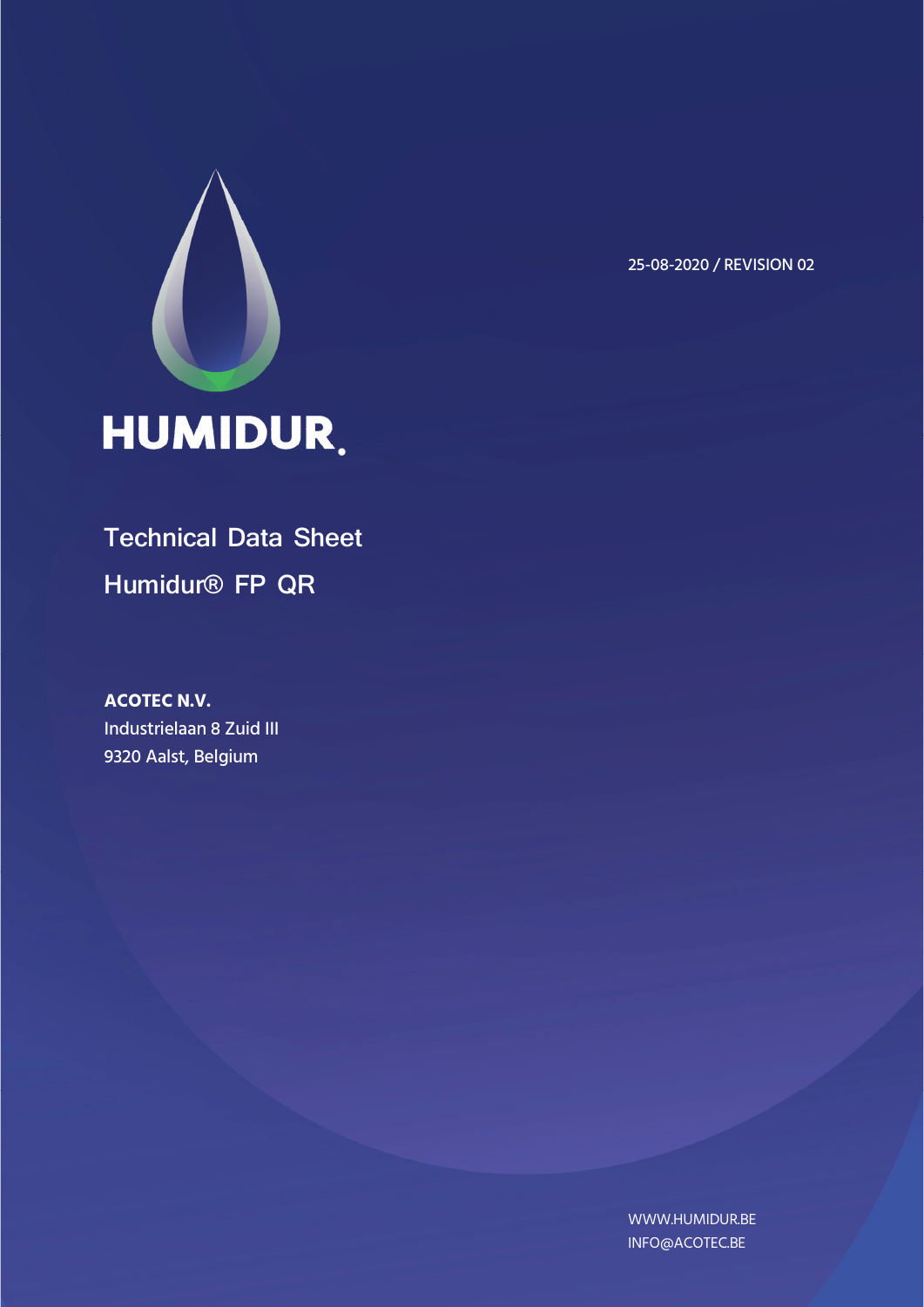## **Product Description**

Humidur FP Quick Repair, with its straightforward application, has been specifically developed for the repair of coatings and for small / difficult to reach areas of application. It comes in pre-dosed tubes and is applied by a standard dispensing gun. Only the amount that is needed, however small, is mixed automatically at the correct ratio in the tip, eliminating waste and mixing errors. Thanks to this unique application technology, the pot life is no longer relevant.



Humidur FP QR is a two-component solvent-free modified polyamine cured epoxy system offering following benefits:

- Compatible with most epoxy, polyester and vinyl ester coatings.
- Long term protection in highly corrosive environments: life expectancy over 30 years on thorough prepared surfaces and 15 years on minimally prepped surfaces
- Single coat system, no primers required
- High chemical resistance to acids, alkalis, acids, oils, lubricants, detergents, ...
- Environmentally friendly (100 % solids, no solvents, no heavy metals, no coal tar)
- Excellent abrasion resistance and impact resistance
- Surface tolerant & outstanding adhesion to substrate and interadhesion between layers
- Capable of curing under water: can be exposed to water and precipitation immediately after application
- Capable of curing at freezing temperatures
- NDT inspection allowed.
- Resistant to temperatures from -35 °C to 150 °C and to most fluids between pH 0 and pH 14 (see Humidur chemical resistance list)
- Cost-effective (LCCA conducted by DHV Royal Haskoning)
- Compatible with fire protection coating Multifire basecoat S707-120 and SC901/SC90 (70 minutes heat resistance at 300 – 350 °C)

#### **Composition**

Humidur FP QR consists of two components:

A is the base component and contains:

- non-crystallisable epoxy resins,
- high-tech modifying agents and elastifiers,
- lamellar abrasion and impact resistant fillers,
- colouring pigments

**ACOTEC N.V.** Industrielaan 8 Zuid III 9320 Aalst, Belgium



**WWW.HUMIDUR.BE INFO@ACOTEC.BE** 

**Technical Data Sheet Humidur® FP QR**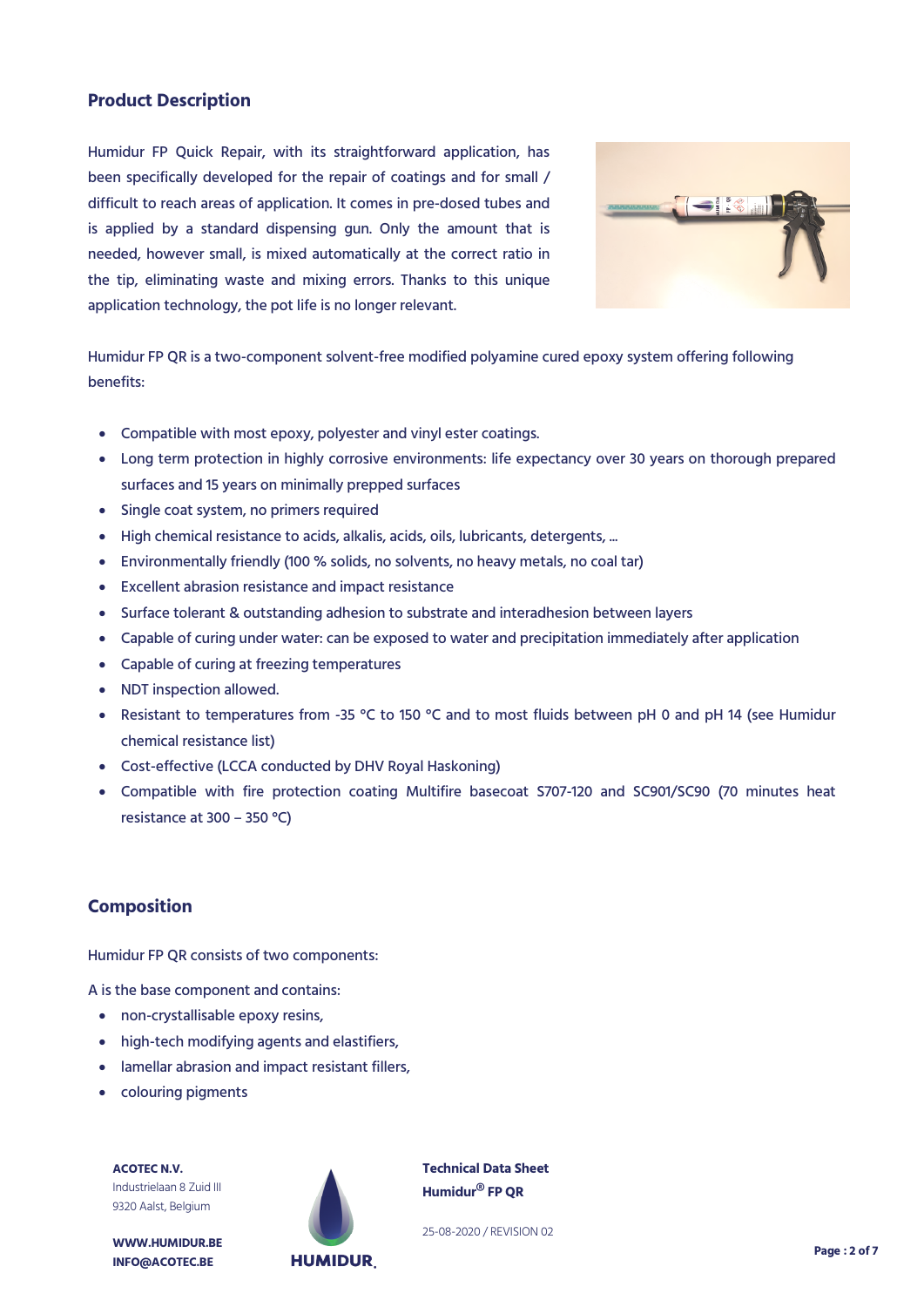B is the hardener and contains:

polyamine hardener complex

#### **Recommended Use**

Humidur FP QR has been designed to simplify coating repairs in the most extreme and aggressive environments (marine environment, offshore wind and offshore oil & gas, petrochemical industry, pipelines, …).

It offers high quality repairs of coating systems in one layer. Humidur FP QR can be easily spread out over the surface by brush.

The application of Humidur FP QR is carried out by means of a standard dispensing gun, which is available all over the world. Only the amount that is needed, however small, is mixed automatically at the correct ratio in the tip. The pot life becomes irrelevant and the remainder of the tube can be used at a later moment.

Humidur FP QR is therefore ideal for use in the most difficult application conditions (e.g. confined spaces, rope access, …).



## **Manufacturer's Information**

Acotec NV, with registered offices at Aalst, Belgium, is the developer and sole manufacturer of the Humidur products, distributed worldwide through a wide network of agents and cooperative companies. The proven lifetime of the Humidur coatings in practice is more than 30 years. Contact Acotec directly or visit www.humidur.be for reference projects.

**ACOTEC N.V.** Industrielaan 8 Zuid III 9320 Aalst, Belgium

**WWW.HUMIDUR.BE INFO@ACOTEC.BE** 



**Technical Data Sheet Humidur® FP QR**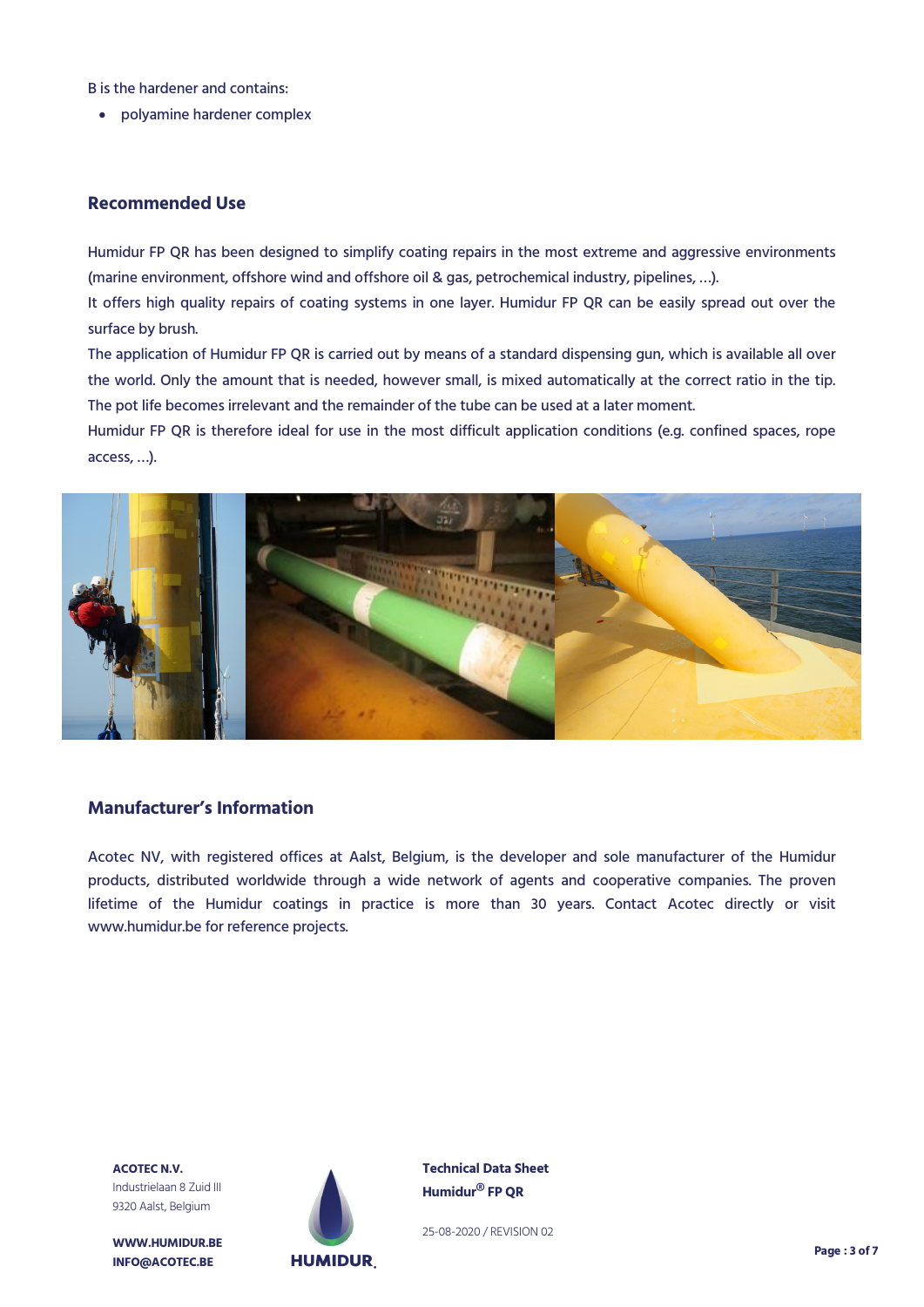# **Product Data**

| <b>SPECIFIC DATA</b>                                                                                          |                      | <b>Humidur FP QR</b>                                                             |  |  |
|---------------------------------------------------------------------------------------------------------------|----------------------|----------------------------------------------------------------------------------|--|--|
| Density @ 23 °C                                                                                               | <b>Component A</b>   | $± 1,43$ g/cm <sup>3</sup>                                                       |  |  |
|                                                                                                               | <b>Component B</b>   | $± 1,085$ g/cm <sup>3</sup>                                                      |  |  |
|                                                                                                               | Mixture $A + B$      | ± 1,21 g/cm <sup>3</sup>                                                         |  |  |
| Solid content                                                                                                 |                      | 100%                                                                             |  |  |
| Flash point mixture A + B                                                                                     |                      | >100 °C                                                                          |  |  |
| <b>Hardness</b>                                                                                               |                      | Shore $D > 74$                                                                   |  |  |
| <b>Colour (gloss)</b><br>(For colour stability (only aesthetic), apply Humidur<br>TC on top of Humidur FP QR) |                      | Ask your Acotec representative                                                   |  |  |
| <b>Practical thickness in one layer</b>                                                                       |                      | 400 µm                                                                           |  |  |
| <b>Minimal recommended thickness</b>                                                                          |                      | 400 µm                                                                           |  |  |
| <b>Covering</b><br>capacity<br>$(WFT = DFT)$                                                                  | Theoretical @ 400 µm | 0,48 $kg/m2$                                                                     |  |  |
| <b>Mixing ratio A: B</b>                                                                                      | By weight            | 2,63:1                                                                           |  |  |
|                                                                                                               | By volume            | 2:1                                                                              |  |  |
| <b>Overcoating</b>                                                                                            |                      | Before overcoating, carry out a solvent wash and<br>roughen the surface slightly |  |  |
| <b>Standard packaging</b>                                                                                     |                      | 0,25 kg in pre-dosed tubes                                                       |  |  |
| Pot life @ 23 °C                                                                                              |                      | N/A                                                                              |  |  |
| Shelf life max 25 °C dry                                                                                      |                      | 24 months                                                                        |  |  |

**ACOTEC N.V.** Industrielaan 8 Zuid III 9320 Aalst, Belgium

**WWW.HUMIDUR.BE INFO@ACOTEC.BE** 



**Technical Data Sheet Humidur® FP QR**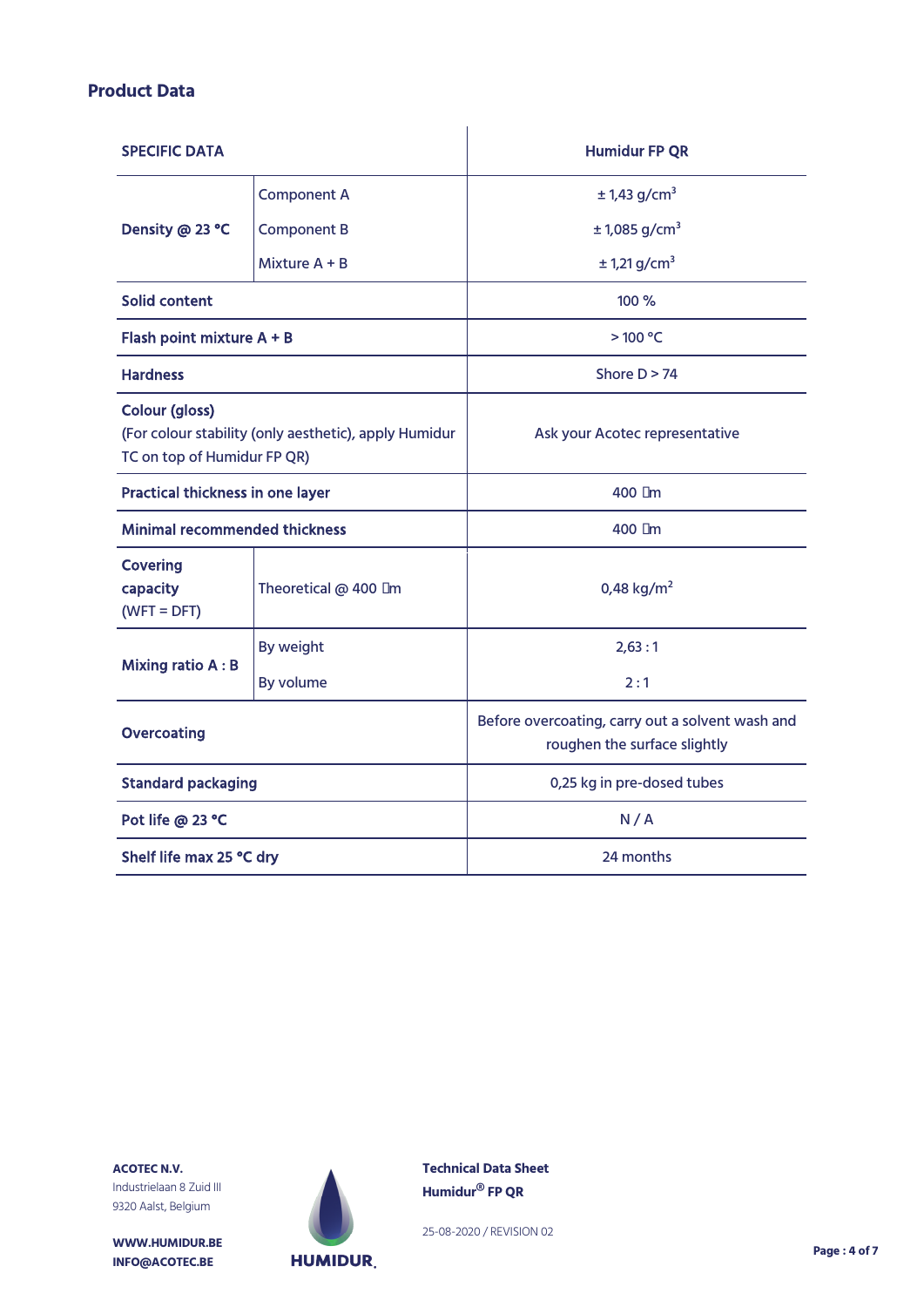# **Curing time**

Humidur coatings have the ability to cure under water. The curing of Humidur is a chemical reaction and is water repellent. The curing times depend on air circulation, temperature and the film thickness. Humidur is able to cure at sub-zero temperatures.

|                  | $-5^{\circ}C$ | $5^{\circ}C$ | $15^{\circ}$ C | $25^{\circ}$ C |
|------------------|---------------|--------------|----------------|----------------|
| <b>Touch-dry</b> | 36 hours      | 8 hours      | 6 hours        | 4 hours        |
| <b>Full cure</b> | 10 days       | 5 days       | 2 days         | 24 hours       |

# **Application**

All surfaces shall be free of oil, grease, dust or any other contamination prior to coating.

| <b>SURFACE</b><br><b>PREPARATION</b> | <b>Cleanliness</b>                   | <b>Methods</b>                                                                         | <b>Roughness</b>                                   | <b>Expected life</b><br>time | <b>Warranty</b> |
|--------------------------------------|--------------------------------------|----------------------------------------------------------------------------------------|----------------------------------------------------|------------------------------|-----------------|
| <b>Minimum</b>                       | $St 2 - 3$<br><b>ISO 8501</b>        | Hand tool<br>Power tool (wire<br>brush, needle gum,<br>bristle blaster, grind<br>disk) | Original profile                                   | 15 years                     | On request      |
| <b>Optimal</b>                       | Sa $2\frac{1}{2}$<br><b>ISO 8501</b> | <b>Grit blasting</b>                                                                   | $60 \pm 10$ µm<br>2/3 reference<br><b>ISO 8503</b> | > 30 years                   | On request      |

| <b>APPLICATION PARAMETERS</b>      | <b>Humidur FP QR</b> |  |  |
|------------------------------------|----------------------|--|--|
| <b>Temperature before mixing</b>   | Room temperature     |  |  |
| Surface temperature* Minimum       | Dew point $+3$ °C    |  |  |
| Surface temperature* Maximum       | 50 °C                |  |  |
| <b>Humidity* Relative Humidity</b> | $< 95 \%$            |  |  |
| <b>Humidity* Surface</b>           | No condensation      |  |  |

\* These criteria are valid to achieve the most durable protection. If a reduced coating lifetime is desired, application can continue outside this window. The existing warranties do not apply in these conditions. Please contact Acotec NV directly for more information on the expected lifetime in these conditions.

**ACOTEC N.V.** Industrielaan 8 Zuid III 9320 Aalst, Belgium



**WWW.HUMIDUR.BE INFO@ACOTEC.BE** 

**Technical Data Sheet Humidur® FP QR**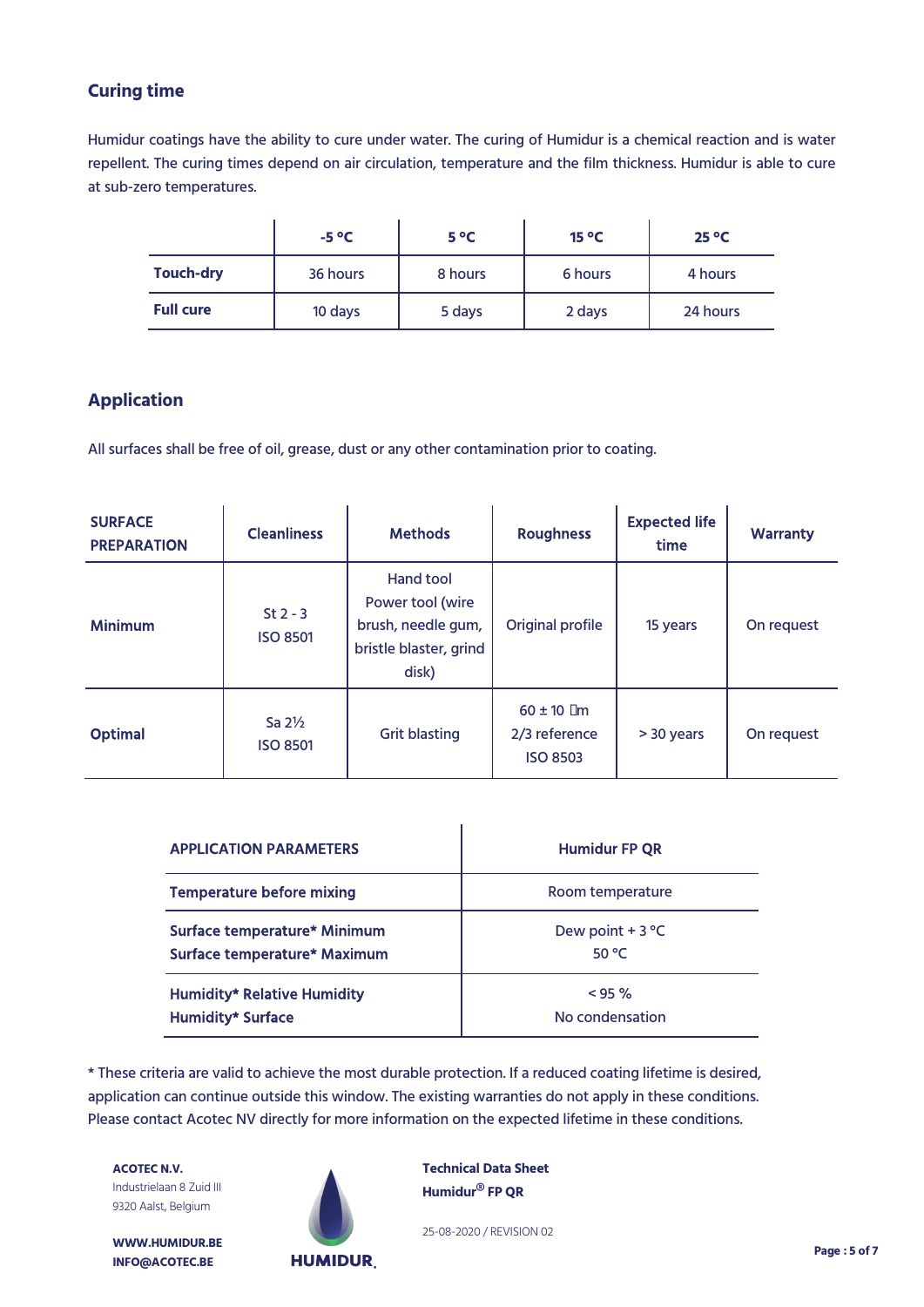Humidur FP QR is almost always applied in a single coat. If several coats are requested, different Humidur layers can be applied wet-on-wet depending the maximum layer thickness or on top of fully cured layers after removing possible surface contamination/pollution. The overcoating interval is unlimited over time.

### Environment

Humidur FP QR has been designed to fully respect the environment. The product contains:

- No VOC (0 %) (100 % solids),
- No solvents or diluents (WFT = DFT),
- No coal tar,
- No isocyanates.
- No heavy metals.

Humidur FP QR is capable of curing under water without leaching taking place and has no detrimental effect on the sediment, fauna and flora in and out of the water. When using Humidur FP QR on static marine structures, the biofilm can form itself on top of the Humidur coating without affecting the substrate and without any loss of the anti-corrosion properties.

As Humidur is a one-layer system, it reduces the amount of waste. Thanks to the pre-dosed tubes, the waste is minimized as well.

All technical reports are available upon request.

#### **Insurance**

After application, an adhesion test is performed (according to ISO 4624) for which we commit ourselves to achieve a minimum criterion of 8 MPa.

A corporate warranty can be given under certain conditions. More information upon request.

An insurance policy of 10 years, given by HDI Gerling, is available on all Humidur coatings in case of optimal surface preparation. For the terms and conditions on this warranty, please contact Acotec NV directly.

#### **Humidur FP QR Approvals/Certificates**

Approved in petrochemical industry and offshore oil and gas market by: Shell, Statoil, ConocoPhillips, Talisman Energy, Maersk Offshore, Transocean Drilling, Fairfield Energy

- University Ghent: Approval for resistance against Microbially Induced Corrosion (MIC)
- TÜV Rheinland: Approval for combination with cathodic protection systems

**ACOTEC N.V.** Industrielaan 8 Zuid III 9320 Aalst, Belgium



**Technical Data Sheet Humidur® FP QR**